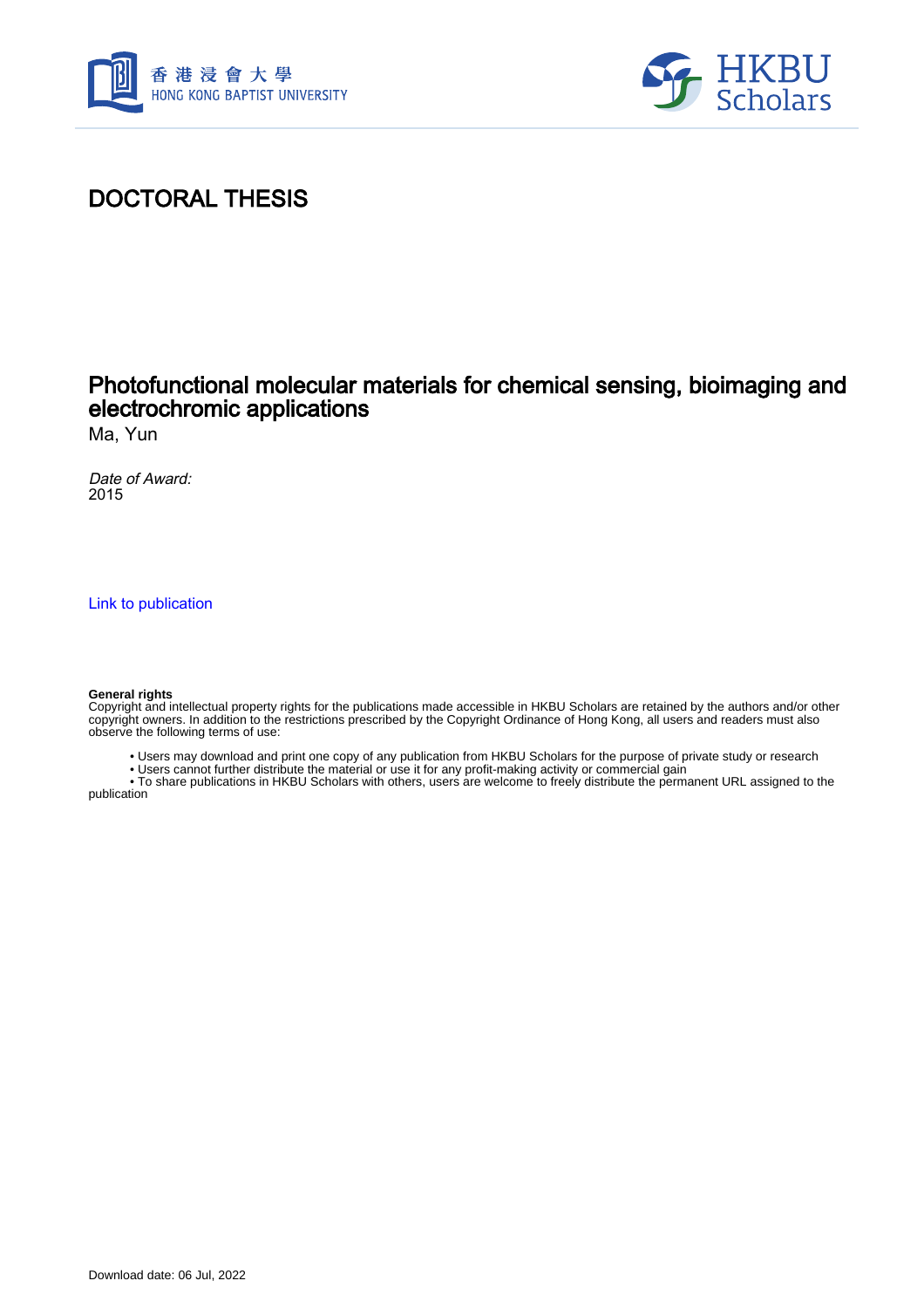### **ABSTRACT**

<span id="page-1-0"></span>This thesis is dedicated to developing novel photofunctional molecular materials for the applications in chemical sensing, bioimaging and electrochromic.

 To begin with, a brief introduction of photofunctional molecular materials and an overview of their applications in chemical sensing, bioimaging and electrochromic were presented in Chapter 1.

In chapter 2, we have synthesized a series of water-soluble phosphorescent cationic iridium(III) solvato complexes (**1**-**7**) as multicolor cellular probes for imaging in living cells. All of these complexes can be dissolved in PBS. The emission of complexes can be tuned from green to red by changing the chemical structure of cyclomedtalating ligands. All complexes exhibit low cytotoxicity to living cells and exhibit cell membrane permeability and specific staining of cytoplasm. They enter the cells by the mechanism of energy-independent passive diffusion mechanisms. More importantly, complex **7** can act as a two-photon phosphorescent cellular probe, and fluorescence lifetime imaging microscopy is successfully applied for bioimaging in the presence of short-lived background fluorescence.

We developed two excellent optical probes for  $CO<sub>2</sub>$  detection in Chapter 3. The first one for the  $CO_2$  detection is a phosphorescent probe based on an iridium(III) complex with 2-phenylimidazo- $[4,5-f][1,10]$ phenanthroline. After bubbling  $CO<sub>2</sub>$  into the detection solution, the quenched phosphorescence by the addition of  $CH<sub>3</sub>COO<sup>-</sup>$  can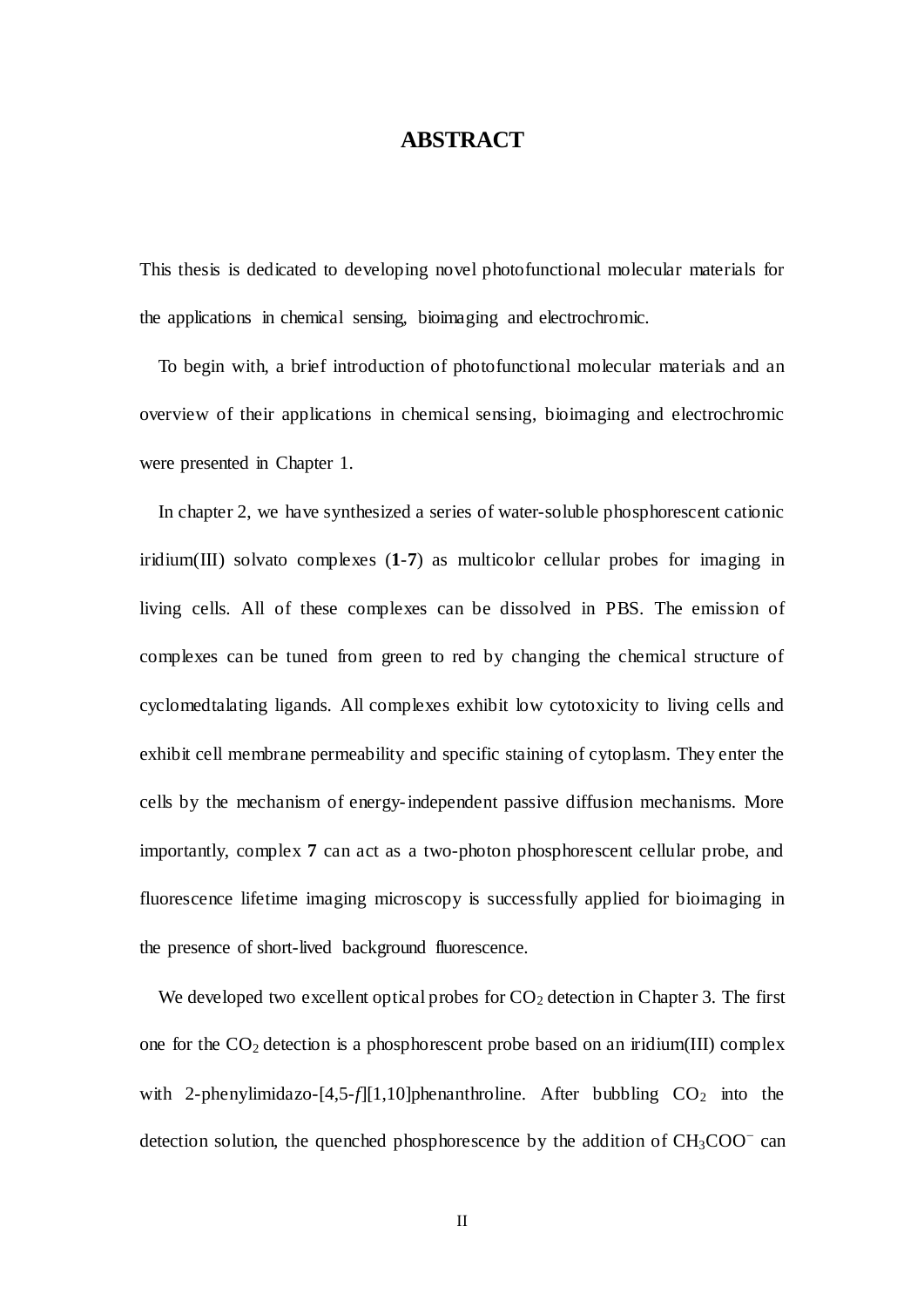be recovered. Photobleaching experiment demonstrates that this phosphorescent  $CO<sub>2</sub>$ probe shows higher photostability than some of the reported organic probes. More importantly, the time-resolved PL experiment demonstrates that this probe can be used to detect  $CO<sub>2</sub>$  in the presence of strong background fluorescence, which improves the sensitivity and signal-to-noise ratio of the sensor in complicated media. The second one is a water-soluble fluorescent probe based on tetraphenylethene derivative. After bubbling  $CO<sub>2</sub>$  into the detection solution, remarkable color change and fluorescence enhancement could be observed. The response of this probe to  $CO<sub>2</sub>$ in aqueous solution is fast and the detection limit is about  $2.4 \times 10^{-6}$  M. To emphasize the practical application of this probe, a porous film was successfully fabricated by mixing the dye with sodium carboxymethyl cellulose in water, which can serve as an efficient  $CO<sub>2</sub>$  gas sensor. More importantly, this probe exhibits low cytotoxicity towards live cells and has the ability to monitor the external  $CO<sub>2</sub>$  concentration changes of living cells.

 Chapter 4 focused on the development of novel soft salt based phosphorescent probe. This type of probe consists of two oppositely charged ionic complexes with two distinguishable emission colors, which makes it a perfect candidate as a ratiometric probe. The emission color of **10** changes from blue to red with increasing pH value. **10** is cell-permeable and exhibits low cytotoxicity, and it has been successfully applied for ratiometric pH imaging with the use of confocal microscopy, demonstrating its great potential for intracellular environment monitoring. Furthermore, phosphorescence lifetime imaging experiments can detect intracellular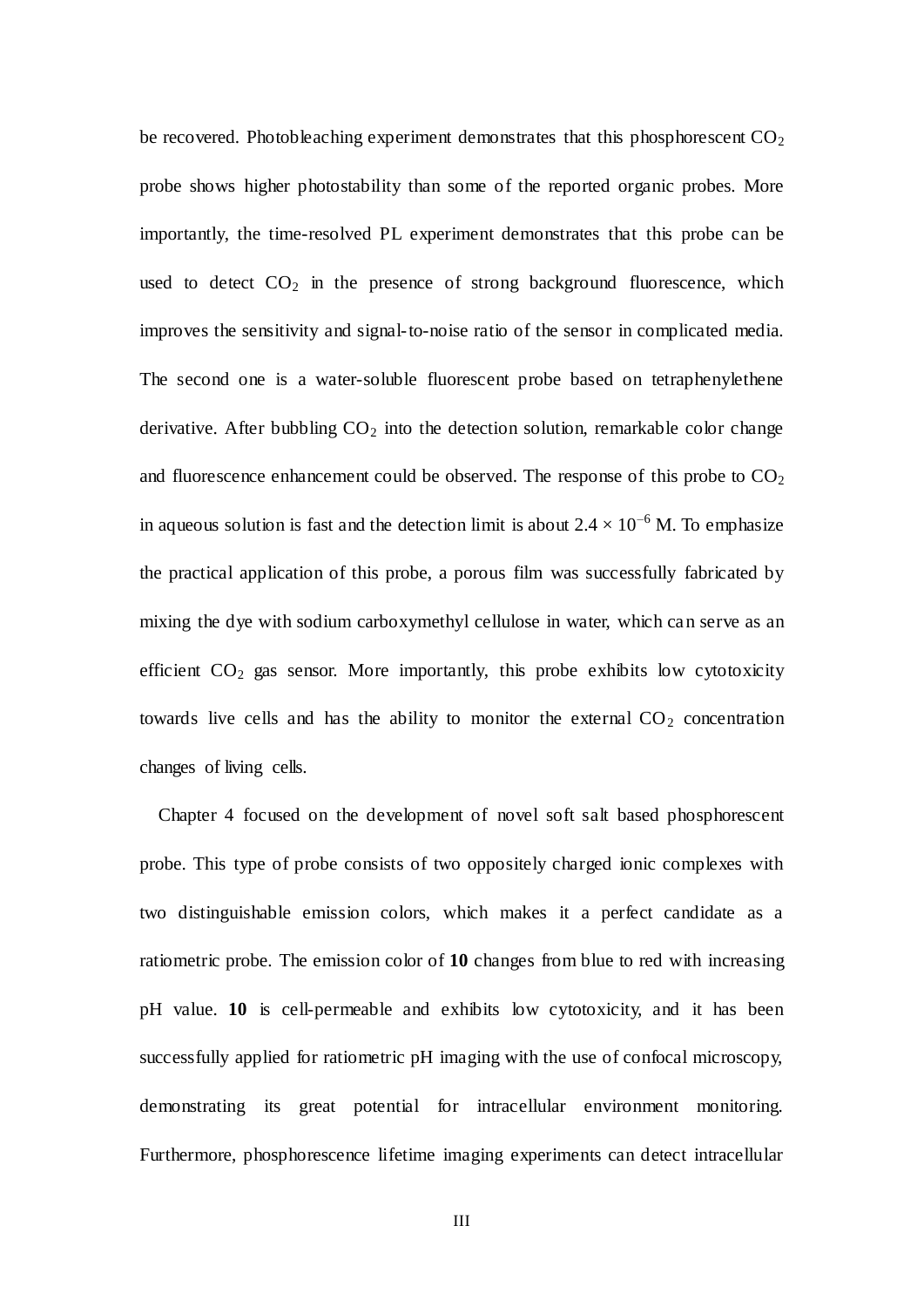pH variations by photoluminescence lifetime measurements, which allowed for eliminating background fluorescence and selecting long-lived phosphorescence images. Quantitative measurement of intracellular pH fluctuations caused by oxidative stress has been successfully carried out for **10** based on the pH-dependent calibration curve.

A series of cationic Zn(II) complexes has been designed and synthesized in chapter 5. The photophysical properties of these Zn(II) complexes are affected by the counterions. By altering the counterions, the emission peak can be changed from 549 nm to 622 nm. Interestingly, the CIE coordinate and the emission colors can be simply tuned by adjusting the concentration of **11d** in the polyether. Under an electric field of about 15 V applied onto the electrodes, the emission color of the solution of **11b**-**11d** near the cathode changed its original emission color to sky blue. Based on this interesting electrochromic fluorescence of **11d**, a quasi-solid information recording device has been successfully designed. Furthermore, data encryption has been realized by combining **1d** with BODIPY, and information decoding processed has been accomplished, for the first time, by employing TPA excitation techniques, in which the large TPA cross section of **11d** is differentiated from small TPA cross section of common organic dyes.

Finally, Chapters 6 and 7 present the concluding remarksand the experimental details of the work described in Chapters 2–5.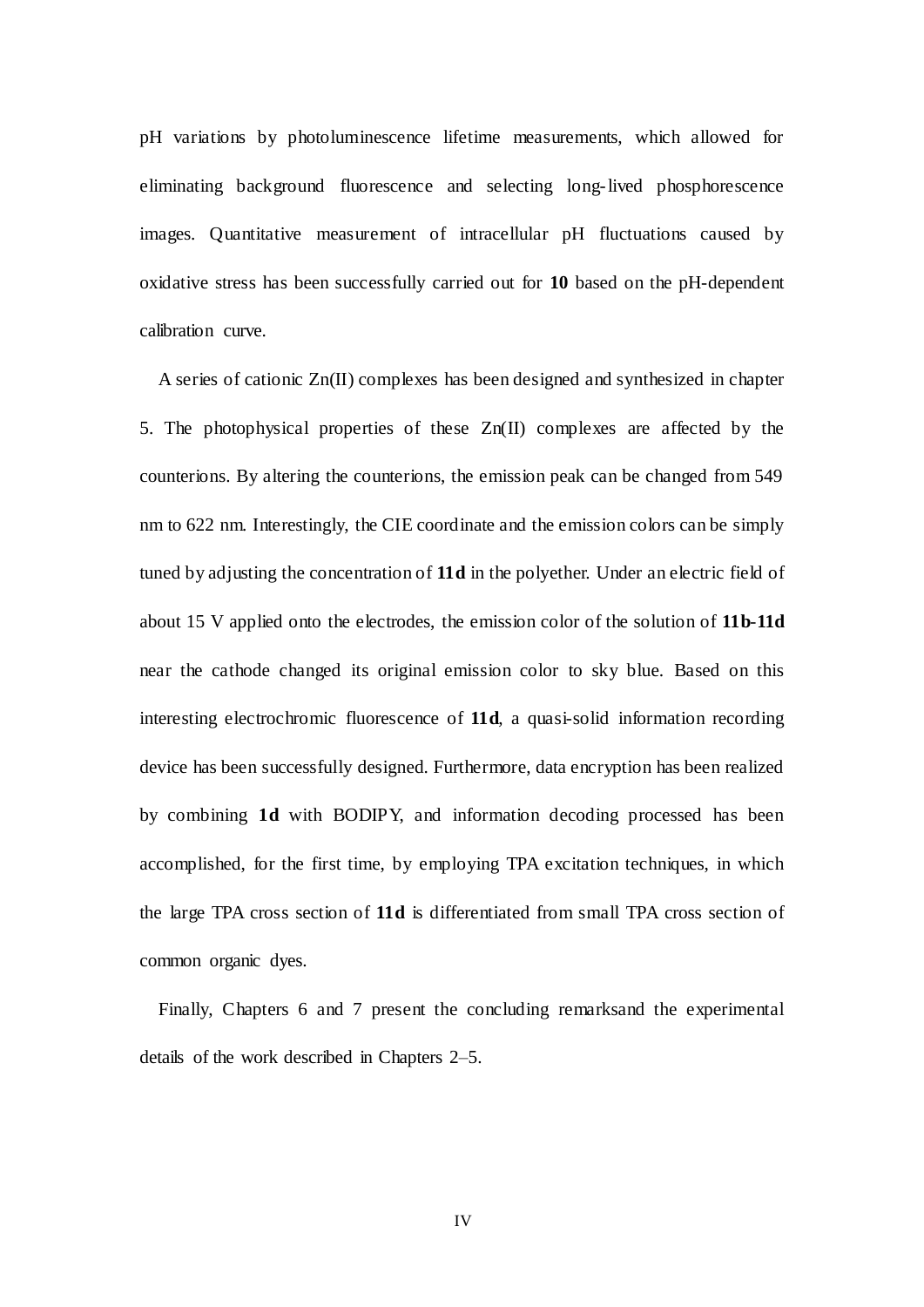# **Table of Contents**

<span id="page-4-0"></span>

| 1.2.1 Design principles of photofunctional molecular materials for chemical sensing  3   |
|------------------------------------------------------------------------------------------|
|                                                                                          |
|                                                                                          |
|                                                                                          |
|                                                                                          |
| 1.3.1 General requirements of photofunctional molecular materials for bioimaging 13      |
|                                                                                          |
| 1.3.3 Photofunctional molecular materials for bioimaging of thiols  15                   |
| 1.3.4 Photofunctional molecular materials for bioimaging of Cysteine (Cys) and           |
|                                                                                          |
| 1.3.5 Photofunctional molecular materials for bioimaging of hydrogen peroxide $(H_2O_2)$ |
|                                                                                          |
| 1.3.6 Photofunctional molecular materials for bioimaging of singlet oxygen $(^1O_2)$ 21  |
| 1.3.7 Photofunctional molecular materials for bioimaging of hydrogen sulfide $(H_2S)$ 22 |
| 1.4 Photofunctional molecular materials for electrochomic applications  24               |
| 1.4.1 Luminescent electrochomic based on oxidation and reduction  24                     |
| 1.4.2 Luminescent electrochromic based on the polarization of functional group  25       |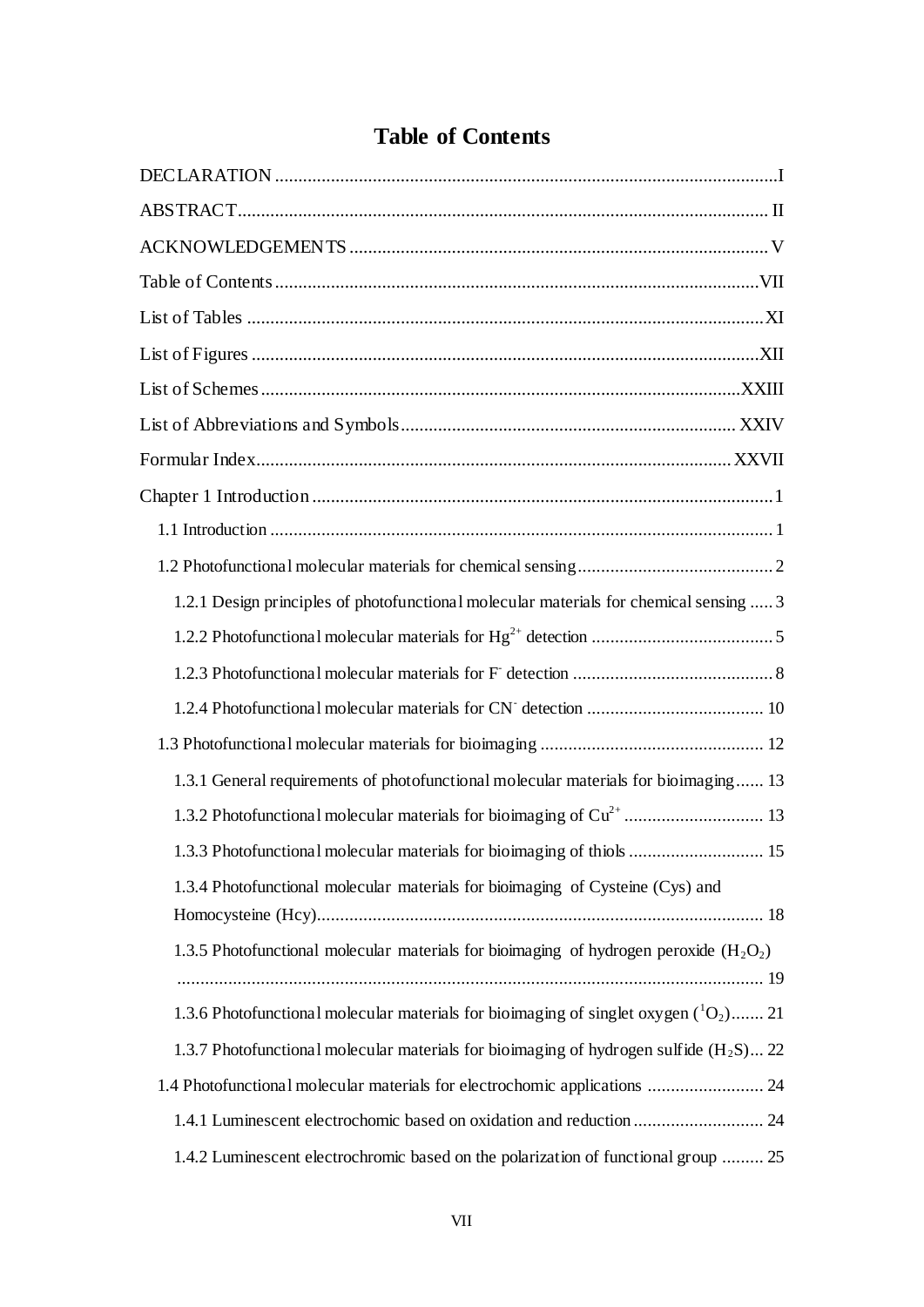| Chapter 2 Water-Soluble Iridium(III) Complexes as Multicolor Probes<br>for              |
|-----------------------------------------------------------------------------------------|
| Single-Photon, Two-Photon and Fluorescence Lifetime Imaging37                           |
|                                                                                         |
|                                                                                         |
|                                                                                         |
|                                                                                         |
|                                                                                         |
|                                                                                         |
|                                                                                         |
|                                                                                         |
|                                                                                         |
| Chapter 3 Photoluminescent Materials for Carbon Dioxide Detection 55                    |
| 3.1 A charged iridophosphor for time-resolved luminescent $CO_2$ gas identification  55 |
|                                                                                         |
|                                                                                         |
|                                                                                         |
|                                                                                         |
|                                                                                         |
|                                                                                         |
|                                                                                         |
|                                                                                         |
| 3.2 A water-soluble tetraphenylethene based probe for luminescent carbon dioxide        |
|                                                                                         |
|                                                                                         |
|                                                                                         |
|                                                                                         |
|                                                                                         |
|                                                                                         |
|                                                                                         |